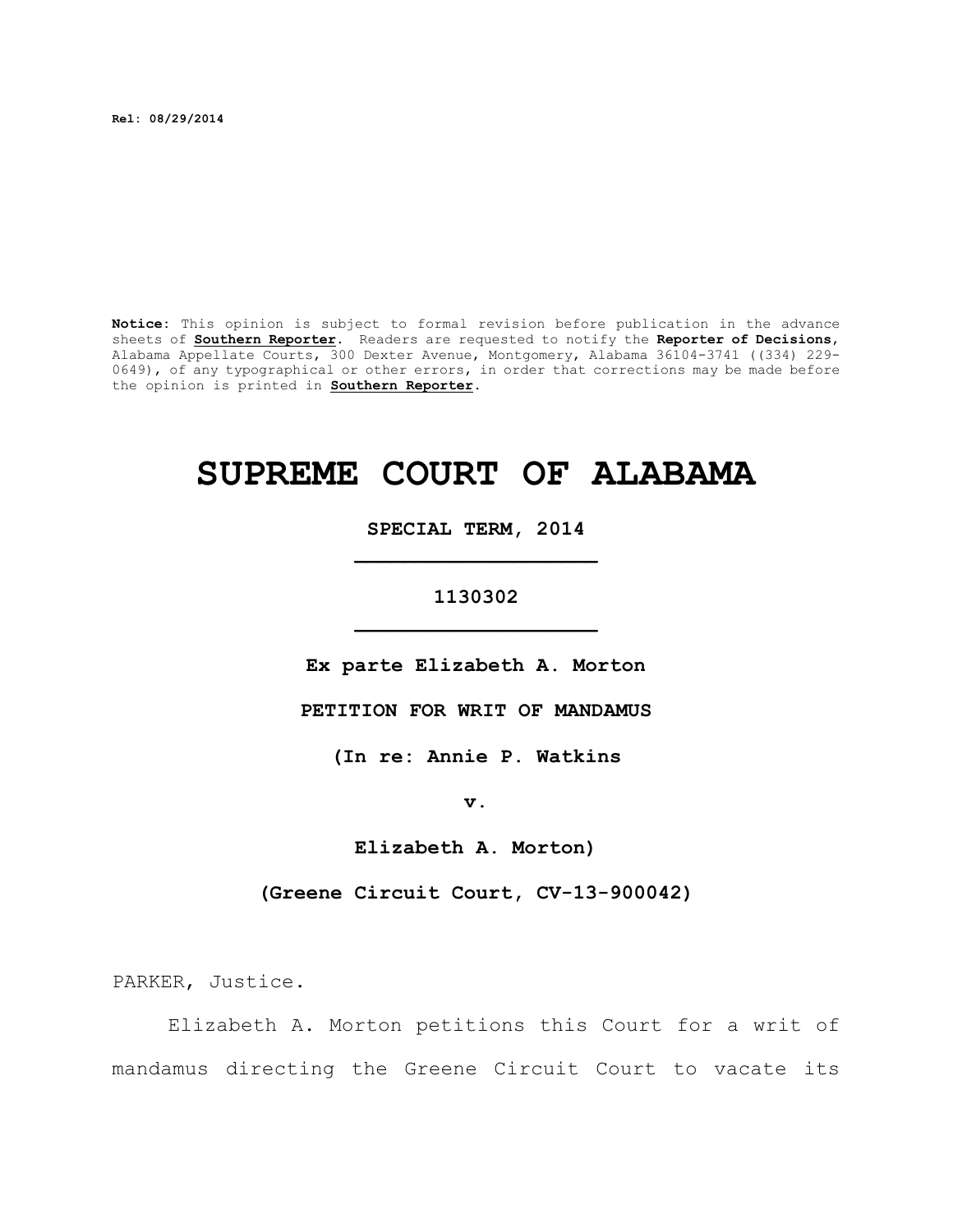order denying Morton's motion to transfer this case to Jefferson County on the ground of forum non conveniens and to enter an order granting the motion. We grant the petition and issue the writ.

## Facts and Procedural History

The relevant facts of this case are undisputed. On August 26, 2011, Morton, a resident of Greene County, and Annie P. Watkins, a resident of Jefferson County, were involved in a motor-vehicle collision in Jefferson County. Following the collision, Watkins was treated at a hospital in Jefferson County and subsequently received medical treatment at four health-care facilities located in Jefferson County.

On August 26, 2013, Watkins filed a complaint in the Greene Circuit Court against Morton, asserting claims arising out of the August 26, 2011, motor-vehicle collision. On September 26, 2013, Morton filed a motion to transfer this case to the Jefferson Circuit Court pursuant to the doctrine of forum non conveniens, as codified in § 6-3-21.1(a), Ala. Code  $1975.^1$  On October 1, 2013, Watkins filed a response. On

 ${}^{1}$ As she now argues in her petition, Morton argued in her motion that the interest-of-justice prong of  $\S$  6-3-21.1(a) compelled the Greene Circuit Court to transfer this case to the Jefferson Circuit Court.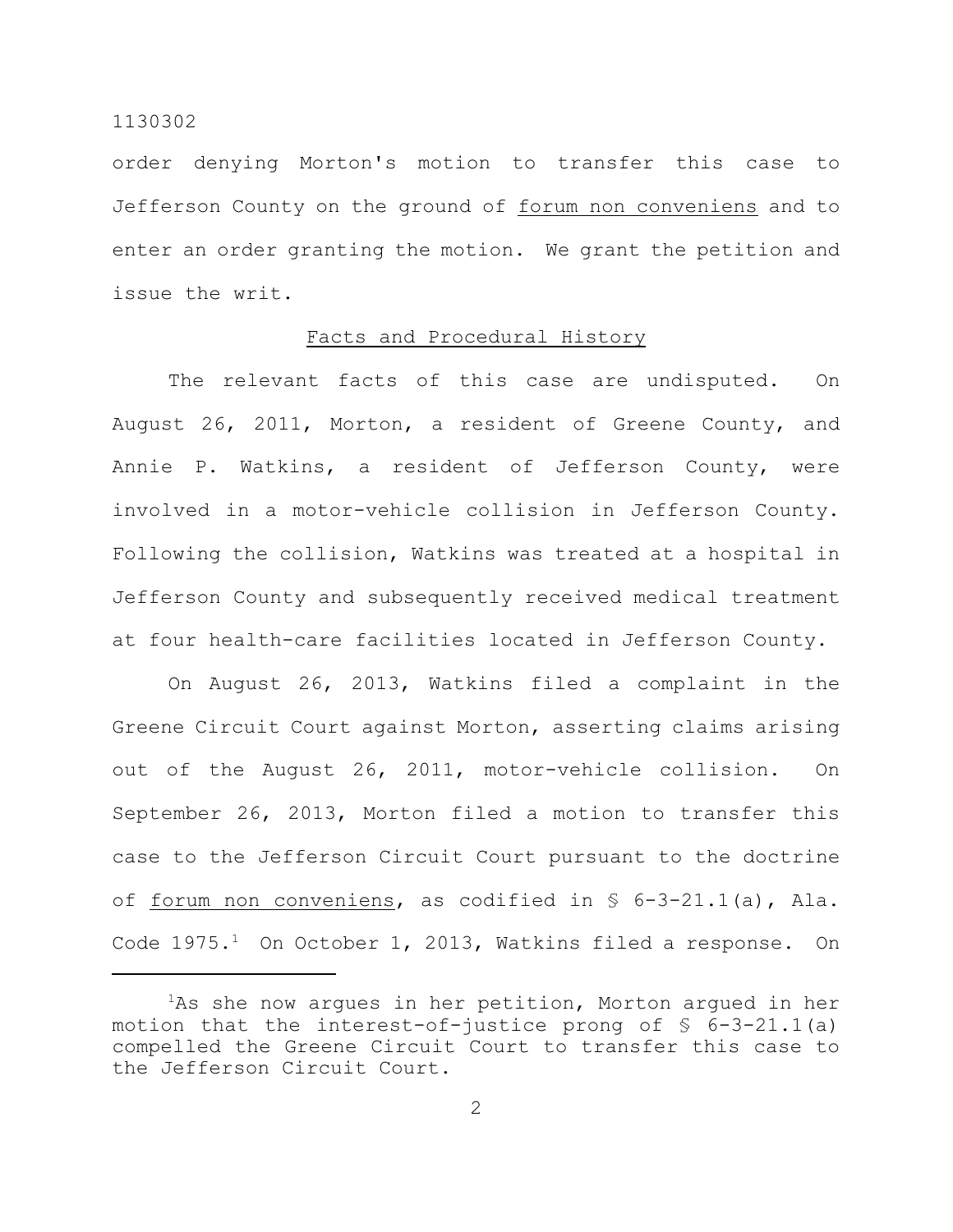October 30, 2013, the Greene Circuit Court entered an order denying Morton's motion, stating: "After review of [Watkins's] response, the Motion to Transfer Venue of defendant, Elizabeth A. Morton, is hereby denied on authority of Ex parte Coley, 942 So. 2d 349 ([Ala.] 2006)." On December 11, 2013, Morton filed this petition for a writ of mandamus.

## Standard of Review

"'The proper method for obtaining review of a denial of a motion for a change of venue in a civil action is to petition for the writ of mandamus.' Ex parte Alabama Great Southern R.R., 788 So. 2d 886, 888 (Ala. 2000). 'Mandamus is a drastic and extraordinary writ, to be issued only where there is (1) a clear legal right in the petitioner to the order sought; (2) an imperative duty upon the respondent to perform, accompanied by a refusal to do so; (3) the lack of another adequate remedy; and (4) properly invoked jurisdiction of the court.' Ex parte Integon Corp., 672 So. 2d 497, 499 (Ala. 1995). Moreover, our review is limited to those facts that were before the trial court. Ex parte National Sec. Ins. Co., 727 So. 2d 788, 789 (Ala. 1998).

"'The burden of proving improper venue is on the party raising the issue and on review of an order transferring or refusing to transfer, a writ of mandamus will not be granted unless there is a clear showing of error on the part of the trial judge.' Ex parte Finance America Corp., 507 So. 2d 458, 460 (Ala. 1987). In addition, this Court is bound by the record, and it cannot consider a statement or evidence in a party's brief that was not before the trial court. Ex parte American Res. Ins. Co., 663 So. 2d 932, 936 (Ala. 1995)."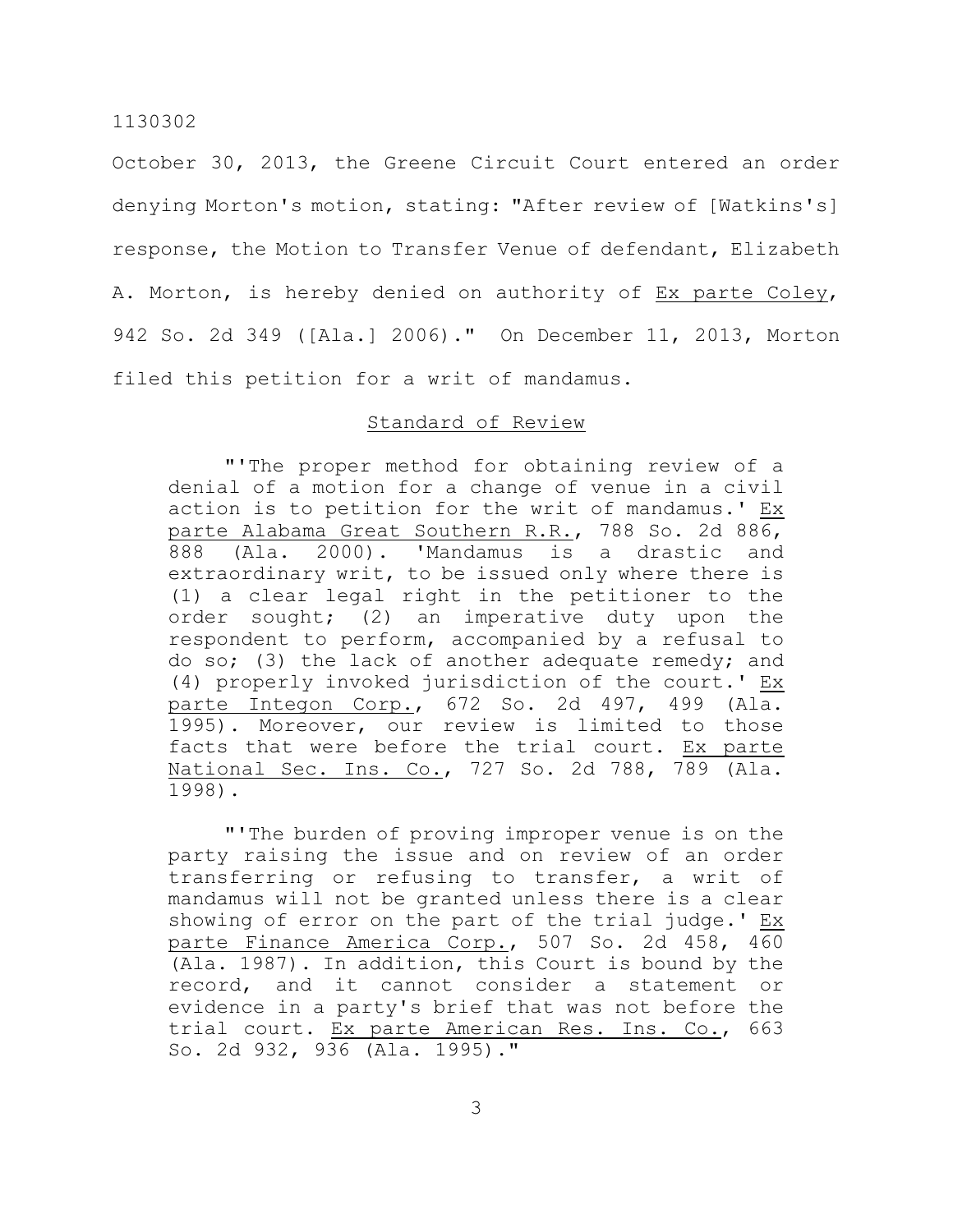Ex parte Pike Fabrication, Inc., 859 So. 2d 1089, 1091 (Ala. 2002).

#### Discussion

Morton seeks a writ of mandamus directing the Greene Circuit Court to transfer this case to the Jefferson Circuit Court pursuant to the forum non conveniens statute, § 6-3- 21.1, which states, in pertinent part:

"With respect to civil actions filed in an appropriate venue, any court of general jurisdiction shall, for the convenience of parties and witnesses, or in the interest of justice, transfer any civil action or any claim in any civil action to any court of general jurisdiction in which the action might have been properly filed and the case shall proceed as though originally filed therein."

This Court has stated:

"'A party moving for a transfer under § 6–3–21.1 has the initial burden of showing, among other things, one of two factors: (1) that the transfer is justified based on the convenience of either the parties or the witnesses, or (2) that the transfer is justified "in the interest of justice."' Ex parte Indiana Mills & Mfg., Inc., 10 So. 3d 536, 539 (Ala.  $2008)$ ."

Ex parte Wachovia Bank, N.A., 77 So. 3d 570, 573 (Ala. 2011).

Additionally, this Court has stated that,

"'[w]hen venue is appropriate in more than one county, the plaintiff's choice of venue is generally given great deference.' Ex parte Perfection Siding, Inc., 882 So. 2d 307, 312 (Ala. 2003) (citing Ex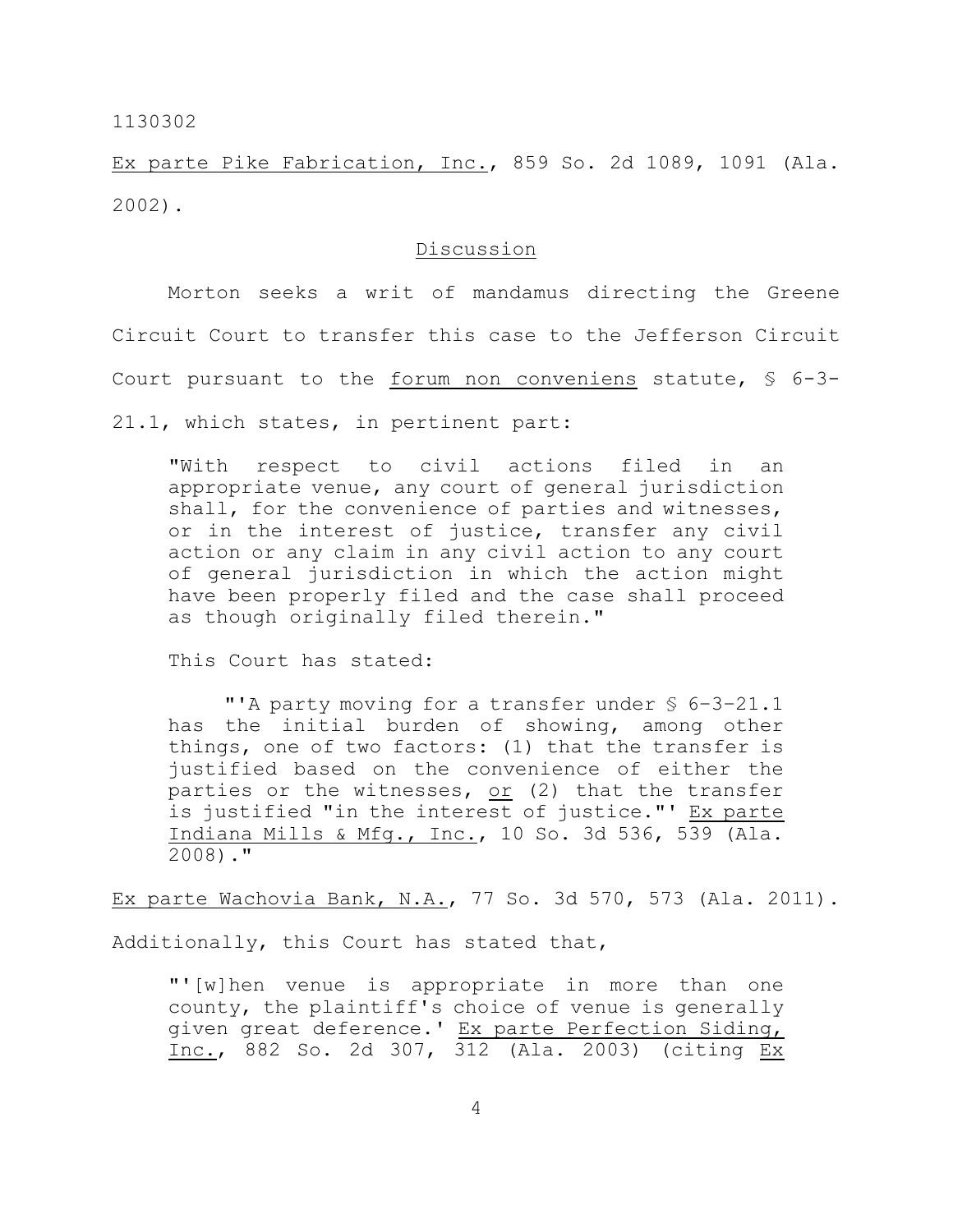parte Bloodsaw, 648 So. 2d 553, 555 (Ala. 1994)). See also Ex parte Yocum, 963 So. 2d 600, 602 (Ala. 2007) ('The trial court should give deference to the plaintiff's choice of a proper forum.')."

Ex parte J & W Enters., LLC, [Ms. 1121423, March 28, 2014] So. 3d , (Ala. 2014).

As set forth above, the Greene Circuit Court denied Morton's motion to transfer this case pursuant to § 6-3- 21.1(a) on the authority of Ex parte Coley, 942 So. 2d 349 (Ala. 2006). In Coley, the parents of a deceased passenger, as her personal representatives, filed a wrongful-death action in the Jefferson Circuit Court against the driver of the vehicle following an automobile accident in Perry County. The defendant filed a motion to transfer the case to the Perry Circuit Court, arguing, among other things, that the case should be transferred under the doctrine of forum non conveniens, as codified in  $\frac{1}{2}$  6-3-21.1(a). The Jefferson Circuit Court denied the defendant's motion, and the defendant filed a petition for a writ of mandamus asking this Court to direct the Jefferson Circuit Court to transfer the case to the Perry Circuit Court.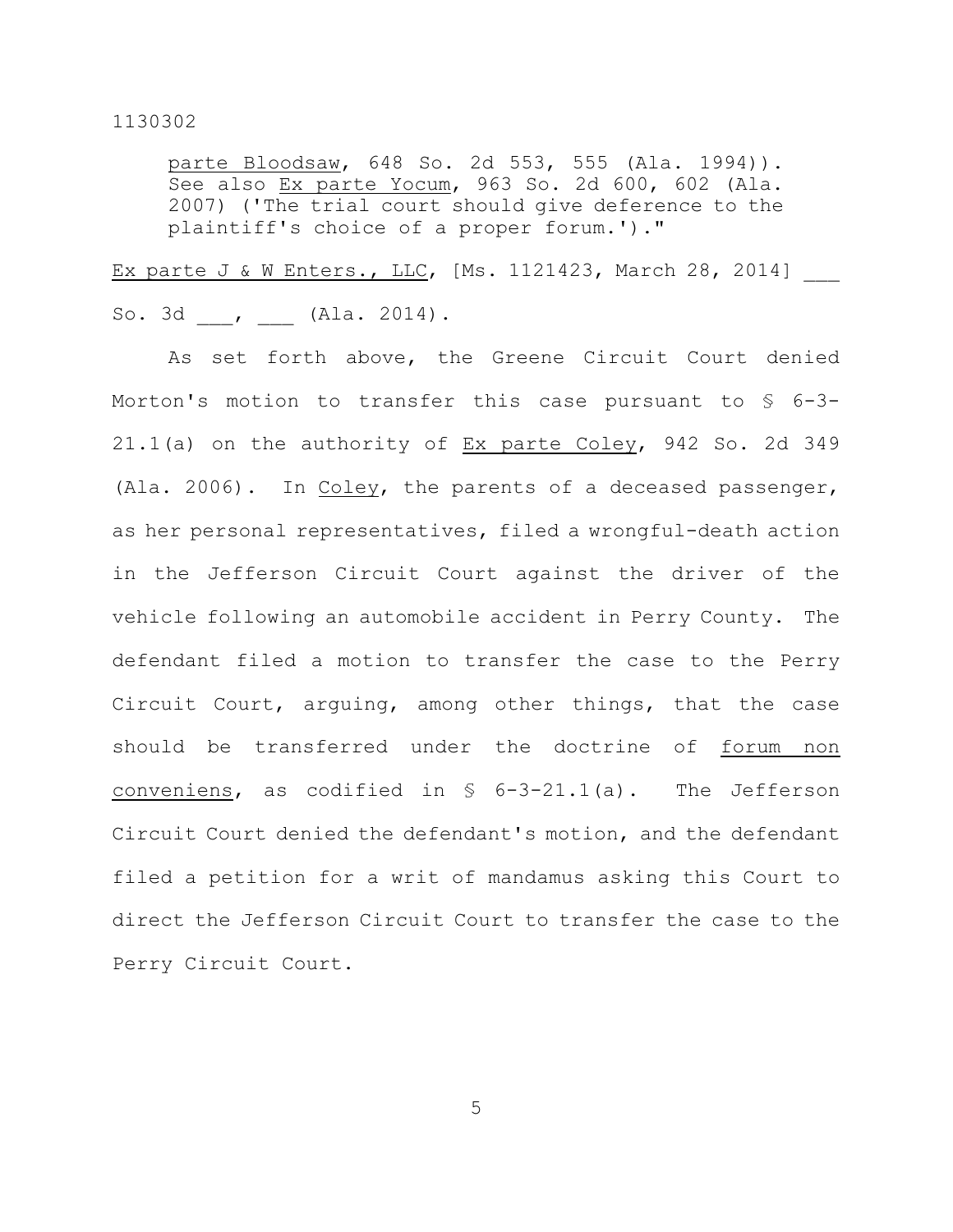This Court held that the defendant had not demonstrated a clear legal right to have the case transferred under  $\S$  6-3-21.1(a):

"It appears that the action 'might have been properly filed' in Perry County, because the accident occurred there. See Ala. Code 1975, § 6–3–2. The parties do not argue this point. Thus, the trial court could properly transfer the case to Perry County 'for the convenience of parties and witnesses, or in the interest of justice.' See Ala. Code 1975,  $\frac{1}{5}$  6-3-21.1(a). As the [plaintiffs] correctly point out, [the defendant's] burden was to show the trial court that Perry County is a significantly more convenient forum than is Jefferson County. See Ex parte Perfection Siding, Inc., 882 So. 2d [307] at 312 [(Ala. 2003)] ('The defendant must show that his inconvenience and expense in defending the action in the selected forum outweigh the plaintiff's right to choose the forum; that is, the defendant must suggest transfer to a county that is "significantly more convenient" than the county in which the action was filed.'). [The defendant's] burden before this Court on mandamus review is to show that she is clearly entitled to a transfer to Perry County.

"In support of her contention that a trial in Perry County would be more convenient for the witnesses, [the defendant] contends that

"'the Perry County law enforcement personnel who investigated the accident and will be called to testify at trial likely reside in Perry County. At least two key witnesses expected to be called at the trial of this case ... are thought to reside in Perry County.'

"[The defendant's] petition, p. 11. With respect to the convenience of the parties, [the defendant] states: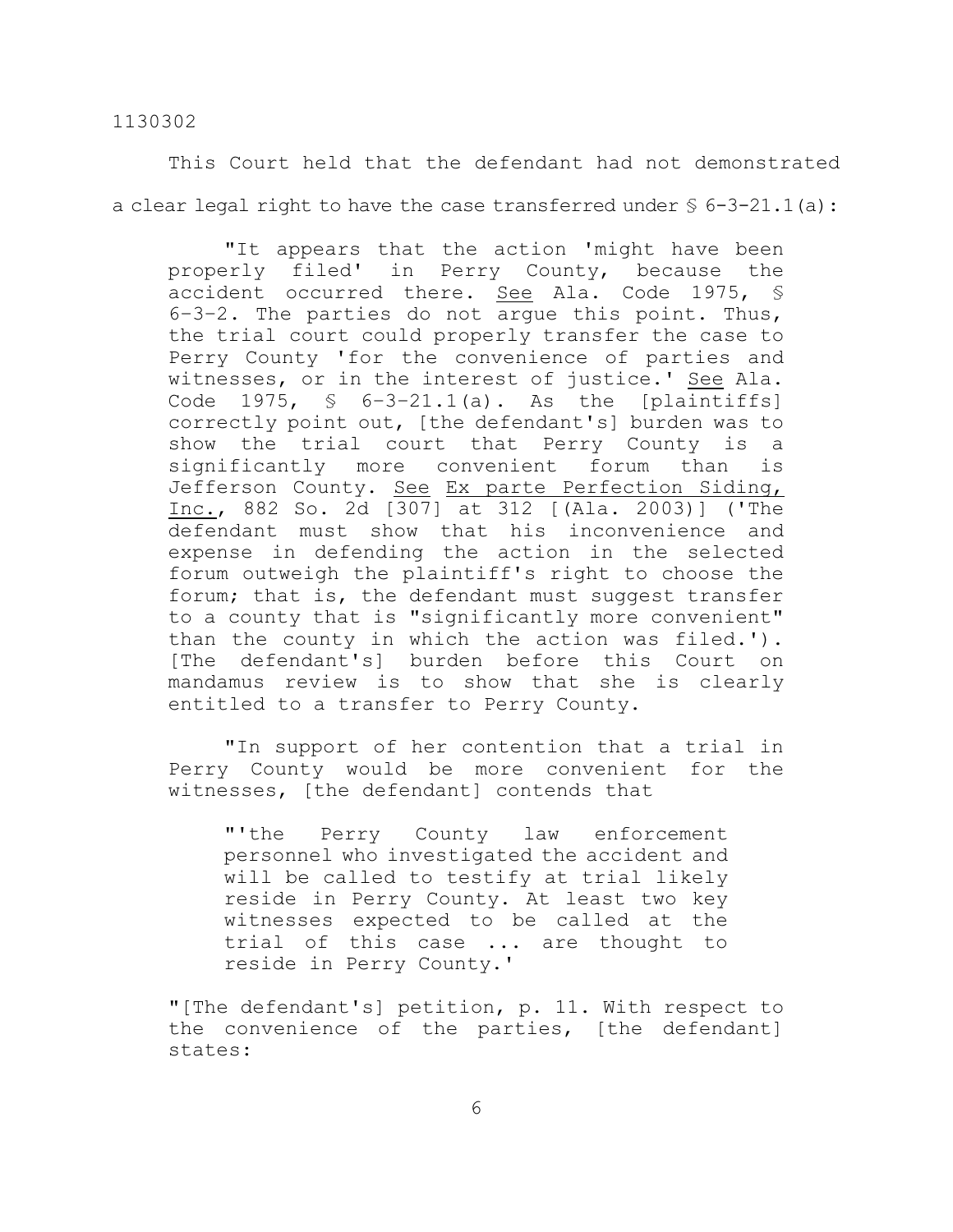"'As of June 28, 2005, [the defendant] was living in Perry County. Lastly it is believed that the [plaintiffs] still reside in Florida and have no connection to Jefferson County.'

"[The defendant's] petition, p. 11.

"[The defendant] has not met her burden. [The defendant] merely points out that the accident occurred in Perry County and contends that some of the witnesses 'likely' or are 'thought to' reside in Perry County. As for the fact that the [plaintiffs] reside in Florida, the [plaintiffs] contend that it is actually more convenient for them to fly into Birmingham for the trial of the case in Jefferson County than to travel by automobile to Perry County. In addition, the [plaintiffs] contend that [the defendant] now lives in the Birmingham area. [The defendant] responds that she testified at her deposition in June 2005 that she considers her home address to be the farm in Uniontown in Perry County but that she is 'living out of a suitcase.' The fact that she is 'living out of a suitcase' does not support [the defendant's] argument that it would be significantly inconvenient for her to defend this case in Jefferson County. Nor do her assertions that certain witnesses 'might' reside in Perry County or the fact that the [plaintiffs] reside in Florida support her argument that Perry County is a significantly more convenient forum than is Jefferson County."

942 So. 2d at 355.

Morton argues that Coley addressed only the convenience prong of § 6-3-21.1(a) and, therefore, is inapposite to her argument that the interest-of-justice prong of  $\S$  6-3-21.1(a)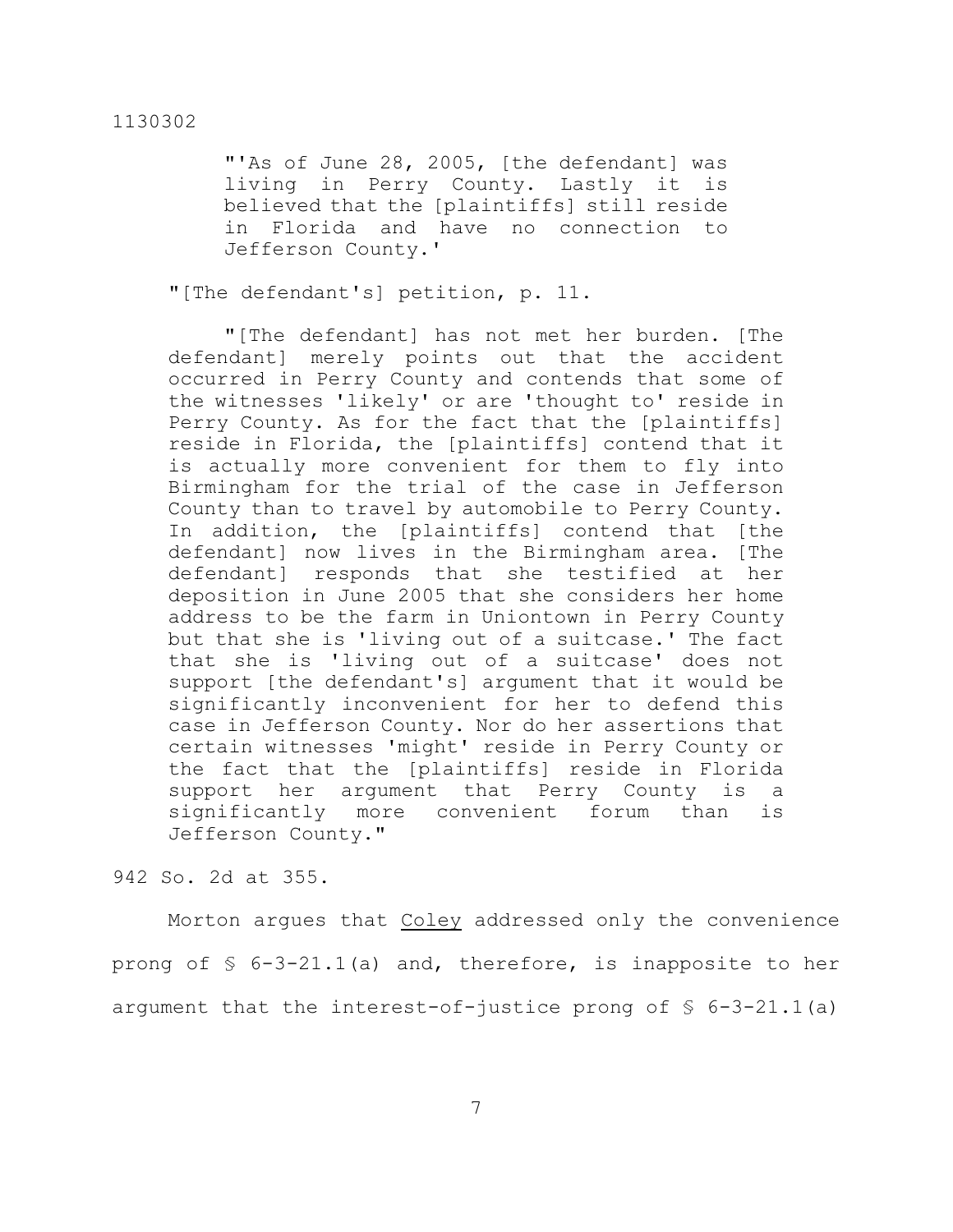compels a transfer of this case to the Jefferson Circuit Court. We agree that Coley is distinguishable on that basis.

In reviewing this case under the interest-of-justice prong of § 6-3-21.1(a), we must "determine whether 'the interest of justice' overrides the deference due the plaintiff's choice of forum" in the present case. J & W Enters., So. 3d at  $\cdot$ . We hold that it does.

In Ex parte Wachovia, supra, this Court thoroughly discussed the application of the interest-of-justice prong of § 6-3-21.1(a) in several cases involving facts similar to those presented in this case:

"In its petition for the writ of mandamus, Wachovia relies solely on the interest-of-justice prong as a ground for transfer.

"'"[I]n analyzing the interest-of-justice prong of § 6–3–21.1, this Court focuses on whether the 'nexus' or 'connection' between the plaintiff's action and the original forum is strong enough to warrant burdening the plaintiff's forum with the action." Ex parte First Tennessee Bank Nat'l Ass'n, 994 So. 2d [906,] 911 [(Ala. 2008)].... Further, in examining whether it is in the interest of justice to transfer a case, we consider "the burden of piling court services and resources upon the people of

<sup>&</sup>lt;sup>2</sup>As this Court noted in  $J \& W$  Enterprises, "[o]ur inquiry depends on the facts of the case."  $\quad$  So. 3d at  $\quad$  (citing Ex parte ADT Sec. Servs., Inc., 933 So. 2d 343 (Ala. 2006)).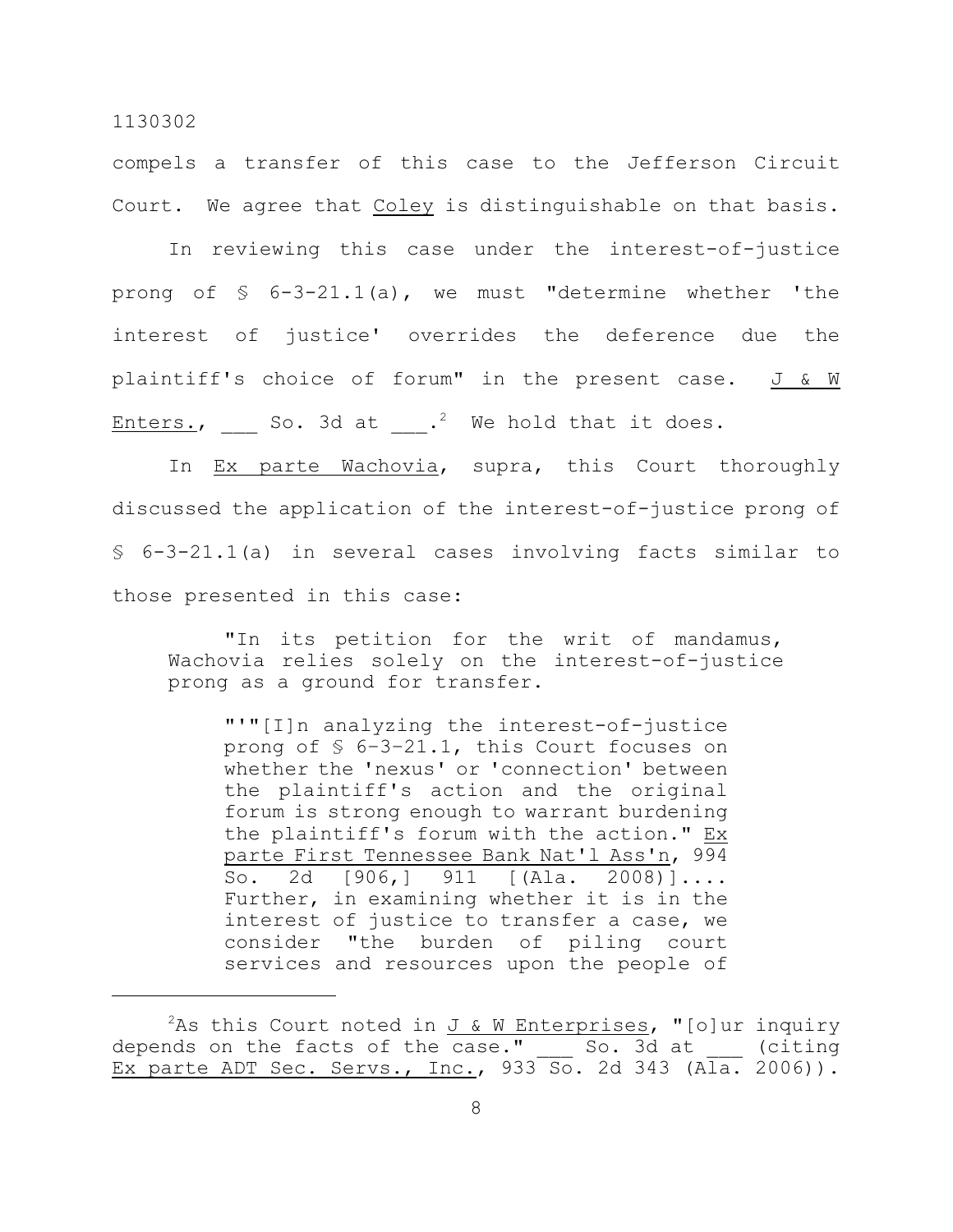a county that is not affected by the case and ... the interest of the people of a county to have a case that arises in their county tried close to public view in their county." Ex parte Smiths Water & Sewer Auth., 982 So. 2d 484, 490 (Ala. 2007).'

"Ex parte Indiana Mills [& Mfg., Inc.], 10 So. 3d [536] at 540 [(Ala. 2008)]. Thus, the dispositive question is whether the nexus between this action and Macon County is 'strong enough to warrant burdening' Macon County with this action. For the following reasons, we hold that it is not.

"Lee County is the situs of all the alleged acts or omissions giving rise to the plaintiffs' claims. Any allegedly unauthorized withdrawals were made from a Wachovia branch in Lee County. Police investigation of the matter was conducted in Lee County. Lee County is Floyd's place of residence, as well as the location of Unique [Image Pro Car Care, Floyd's business]. Thus, Lee County is the place where all the injury alleged in the complaint occurred. Although it is not a talisman, the fact that the injury occurred in the proposed transferee county is often assigned considerable weight in an interest-of-justice analysis. See Ex parte Autauga Heating & Cooling, LLC, 58 So. 3d 745, 748 (Ala. 2010) ('"[T]his Court has held that 'litigation should be handled in the forum where the injury occurred.'"' (quoting Ex parte Indiana Mills, 10 So. 3d at 540)); Ex parte McKenzie Oil, Inc., 13 So. 3d 346, 349 (Ala. 2008) (same).

"In short, nothing material to this case transpired in Macon County. Macon County's sole material contact with this case is that the two individual defendants ... reside there. Recent cases decided under the interest-of-justice prong are dispositive.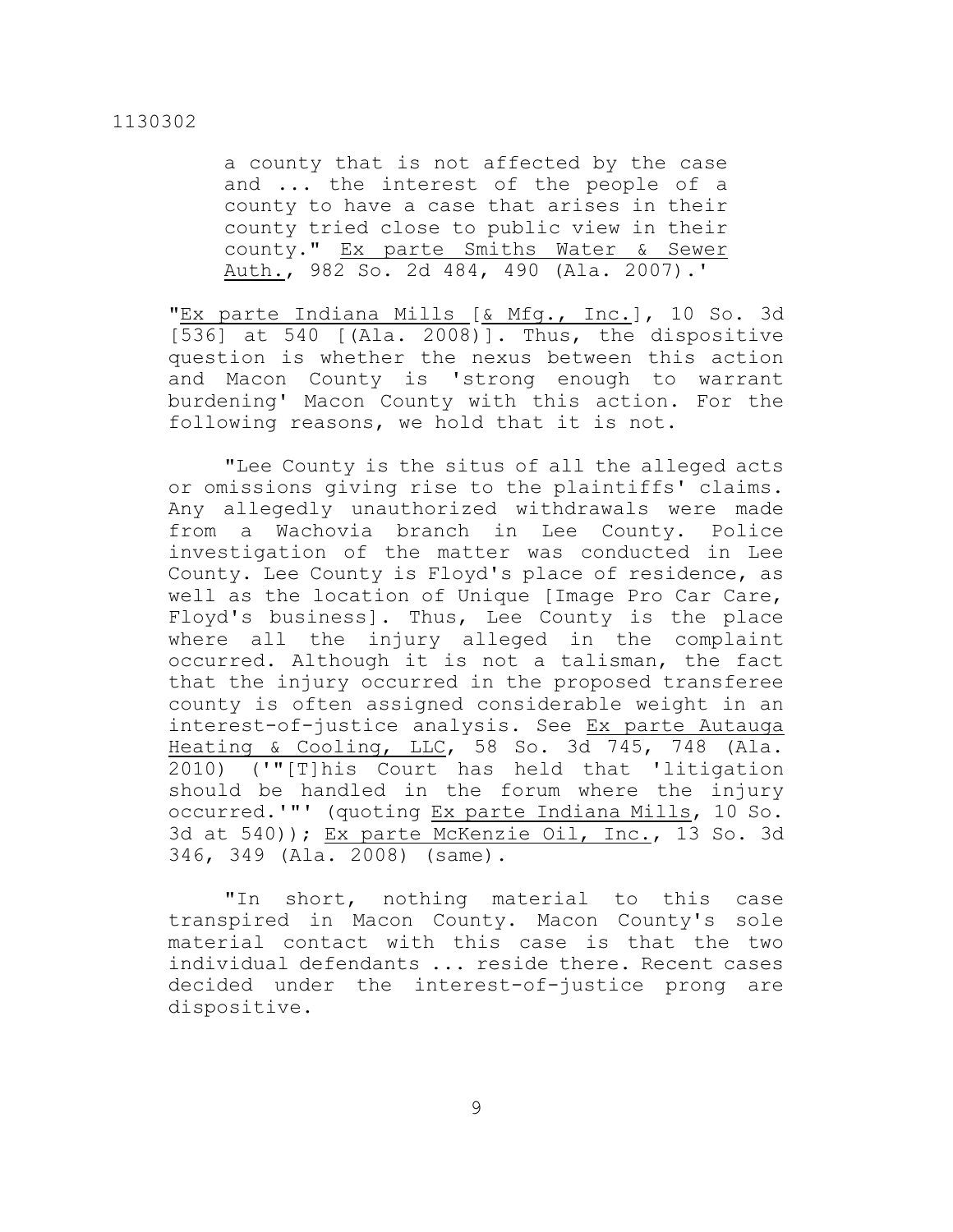"In Ex parte Autauga Heating & Cooling, LLC, for example, this Court issued a writ of mandamus directing the Montgomery Circuit Court –- in the interest of justice –- to transfer the action to Elmore County. 58 So. 3d at 747. That case arose out of an automobile accident involving Lori Lee Wright, a resident of Elmore County, and Richard Alexander Rogers, a resident of Montgomery County. The vehicle being operated by Rogers at the time of the accident was owned by Autauga Heating & Cooling, LLC ('Autauga'), which had its principal place of business in Autauga County. The accident occurred in Elmore County, and Wright received treatment at the scene of the accident from emergency medical personnel who lived in Elmore County. 58 So. 3d at 749. When an action was brought against Rogers in the county of his residence, Rogers sought the removal of the action to Elmore County, the situs of the alleged acts or omissions and the place of the injury.

"This Court concluded that a transfer of the case was required. In so doing, we said:

"'Although we agree with Wright that the case has a connection with Montgomery County because Rogers is a resident of Montgomery County and [Autauga] may have some business connections there, ... the overall connection between Montgomery County and this case is weak and ... the connection between the case and Elmore County is strong.

"'... Besides the fact that Rogers is a resident of Montgomery County, there was no other evidence before the trial court indicating a connection between the case and Montgomery County.

"'....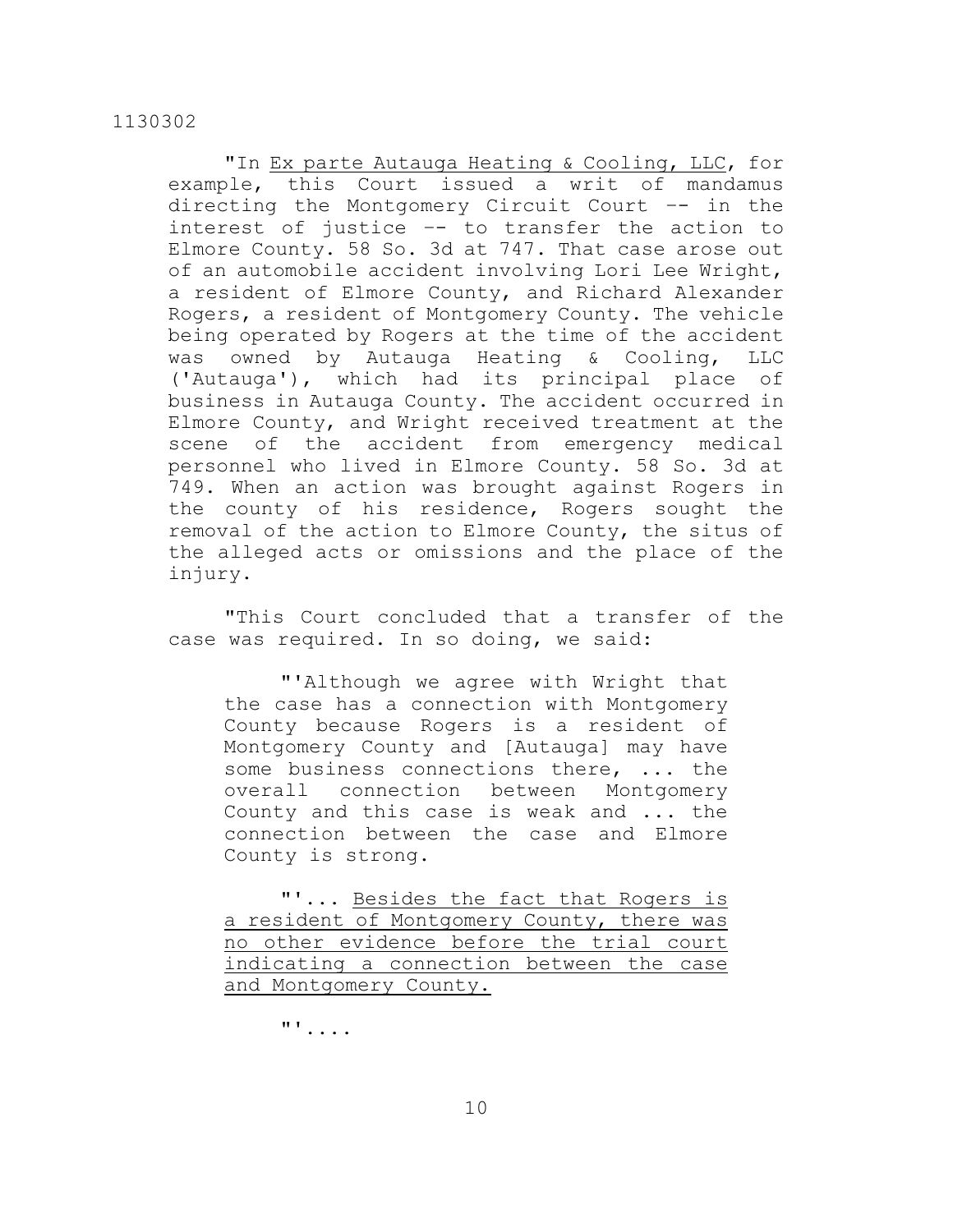"'The accident underlying this action occurred in Elmore County, and the emergency personnel who responded to the accident were from Elmore County. The plaintiff herself is a resident of Elmore County. This Court sees no need to burden Montgomery County, with its weak connection to the case, with an action that arose in Elmore County simply because the individual defendant resides in Montgomery County and the corporate defendant does some business there.'

"58 So. 3d at 750 (emphasis added).

"In so holding, this Court relied on and discussed Ex parte Indiana Mills & Manufacturing, Inc.:

"'This Court addressed similar facts in Ex parte Indiana Mills & Manufacturing, Inc., supra. In Indiana Mills, the decedent was driving a garbage truck in Lee County owned by his employer when the raised rear door of the truck struck an overhead railroad trestle, causing the truck to crash. The decedent was killed when he was ejected from the truck. His widow filed a complaint in Macon County against the manufacturers of the garbage truck and the seat belts in the truck and three employees of the decedent's employer. The employer's principal place of business was in Tallapoosa County. The employer conducted business in Macon County, and one of the individual defendants lived in Macon County. The defendants moved the trial court to transfer the case to Lee County based on the doctrine of forum non conveniens. The trial court denied that motion, and the defendants petitioned this Court for mandamus relief.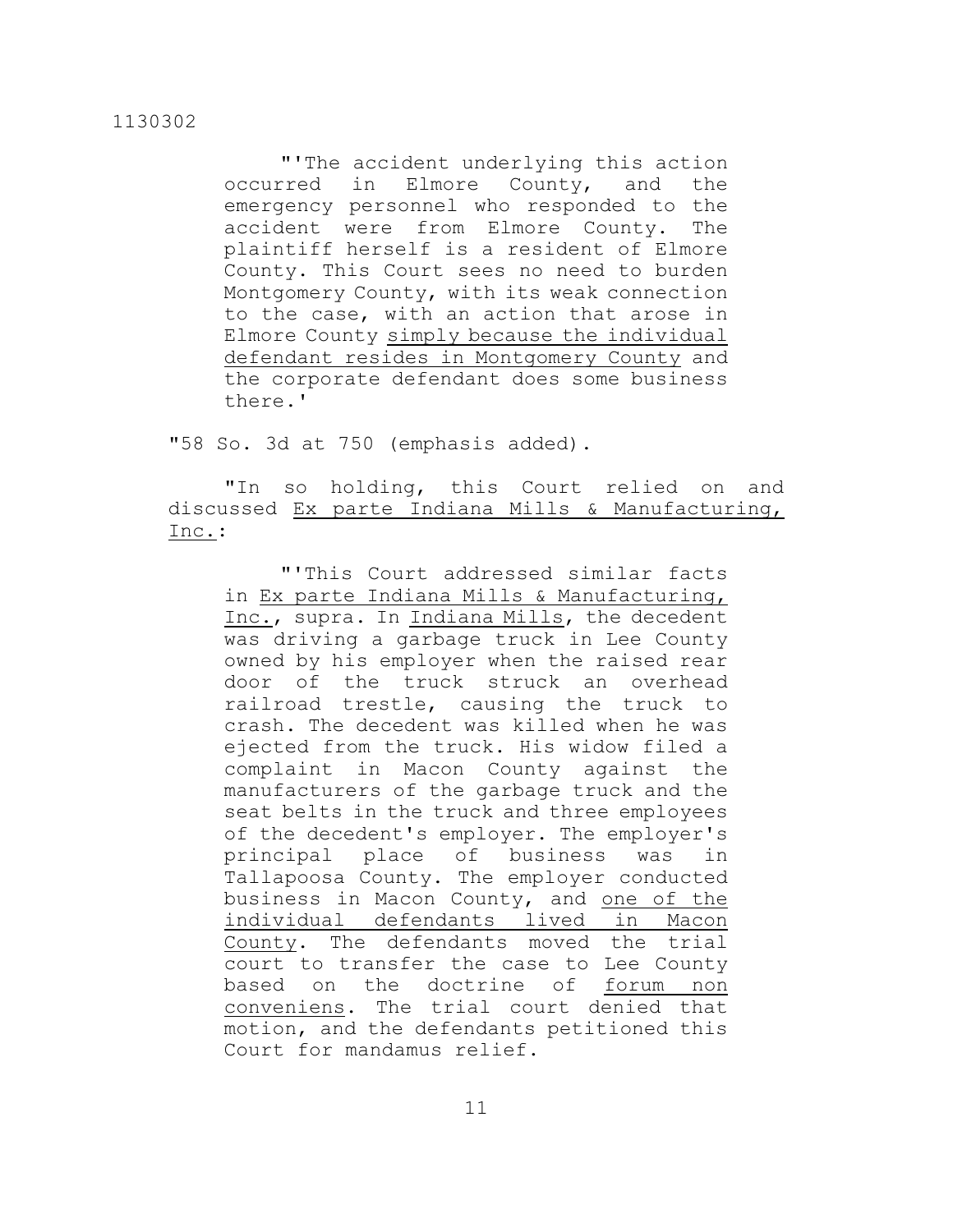"'This Court granted the defendants' mandamus petition and ordered the trial court to transfer the case from Macon County to Lee County based on the "interest of justice" prong of § 6–3–21.1. In doing so, this Court noted that the accident occurred in Lee County, that the law-enforcement and emergency personnel who had responded to the accident were based out of Lee County, that the chief deputy coroner who investigated the decedent's death did his work in Lee County, and that the records and documents of the fire department that responded to the accident were located in Lee County. Comparing this to the fact that only one of the individual defendants resided in Macon County and that the employer conducted business there, there being no other relevant facts involving Macon County, this Court held that the nexus between Lee County and the case was strong, that the nexus between Macon County and the case was weak, and that the trial court thus had exceeded its discretion in refusing to transfer the case to Lee County.'

"Ex parte Autauga Heating & Cooling, 58 So. 3d at 750 (discussing Ex parte Indiana Mills) (emphasis added).

"In this case, as in Autauga Heating & Cooling and Indiana Mills, the injury occurred in the county to which the transfer is sought. Here, as in Autauga Heating & Cooling and Indiana Mills, no material act or omission occurred in the forum county. As in Indiana Mills, the official investigation of the incident was in the county to which the transfer was sought -- here, Lee County."

77 So. 3d at 573-75.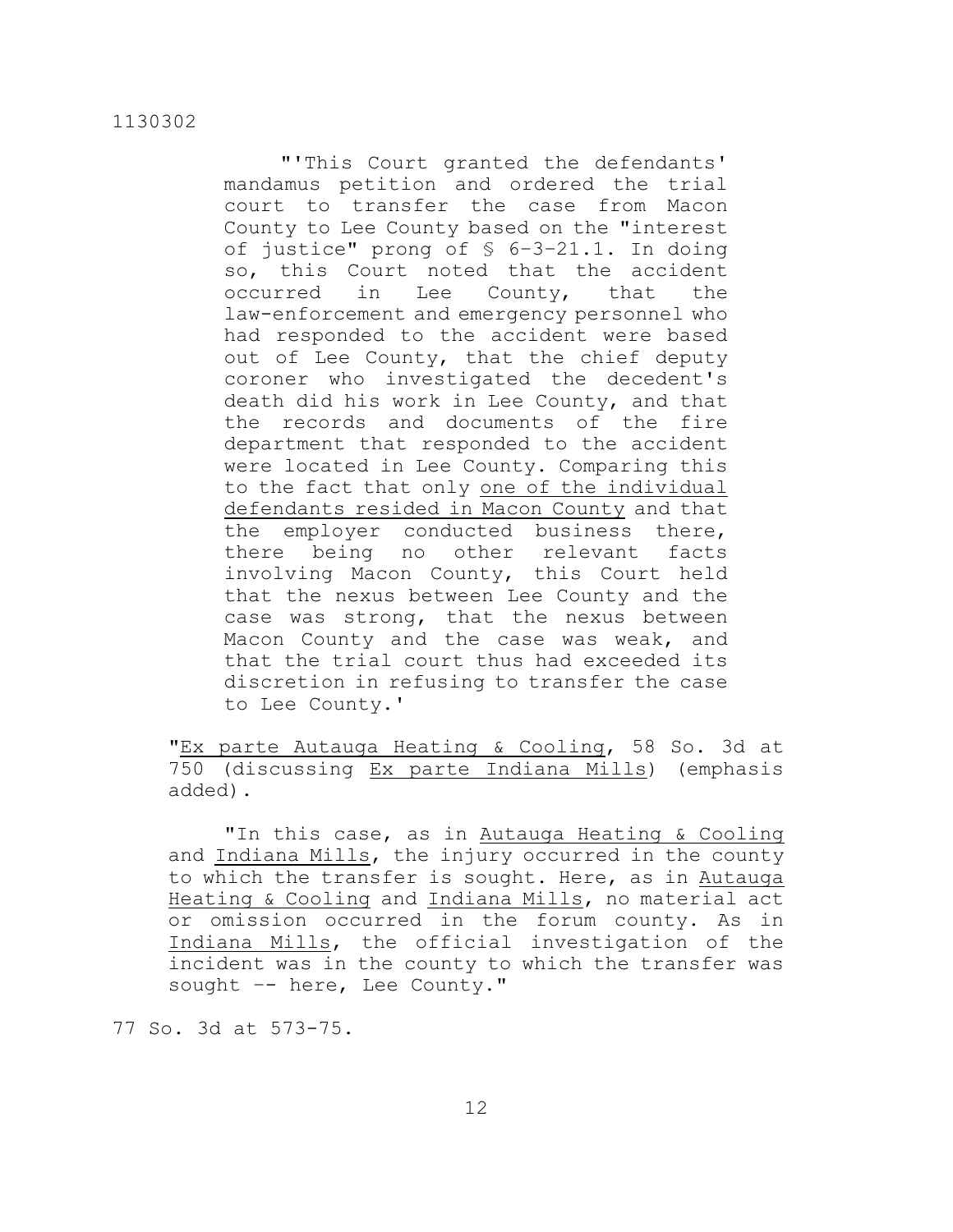As in Wachovia, Ex parte Autauga Heating & Cooling, LLC, 58 So. 3d 745 (Ala. 2010), and Ex parte Indiana Mills & Manufacturing, Inc., 10 So. 3d 536 (Ala. 2008), Watkins's injury occurred in the county to which transfer is sought –- Jefferson County; Watkins is also a resident of Jefferson County and received treatment in four separate medical facilities located in Jefferson County. Additionally, as in Wachovia and Indiana Mills, the official investigation of the incident was conducted in the county to which the transfer is sought. Furthermore, as in Wachovia, Autauga Heating & Cooling, and Indiana Mills, no material act or omission occurred in Greene County.

Watkins argues that Wachovia, Autauga Heating & Cooling, and Indiana Mills are distinguishable because each of those cases involved multiple defendants residing in both the forum and transferee counties. Although the number and residency of the defendants may affect an interest-of-justice analysis under  $\frac{1}{2}$  6-3-21.1(a), the fact that the above cases involved multiple defendants does not render them inapposite to the present case involving only one defendant. Considering the similarities between the above cases and the present one, that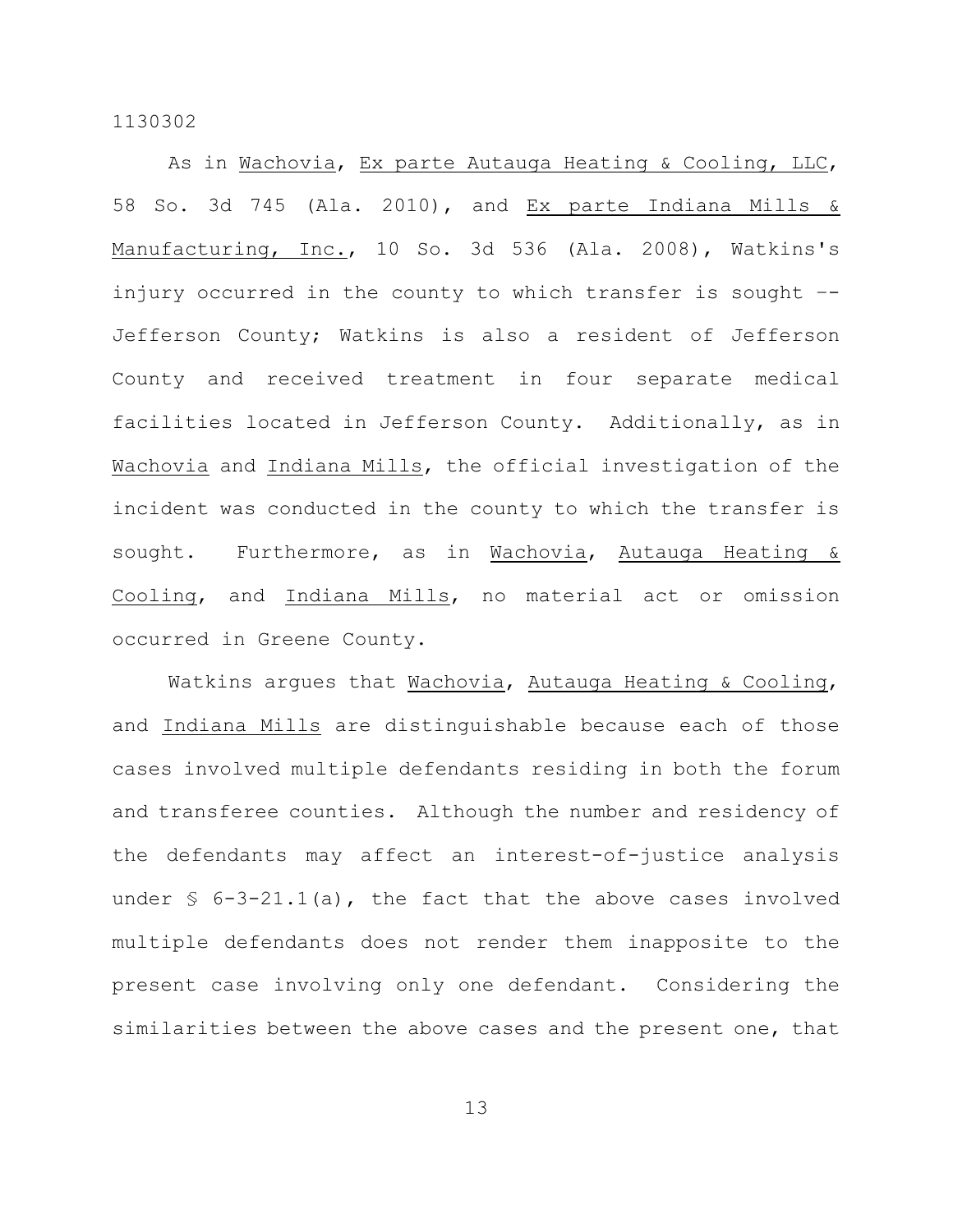factual distinction in this case –- that Morton is the sole defendant –- is de minimis. See, e.g., Wachovia, 77 So. 3d at 575 ("As in [Autauga Heating & Cooling and Indiana Mills], the only material connection with the forum county is a defendant's residence. To be sure, in this case two defendants reside in the forum county, rather than one. Given the posture of this case, however, that distinction is inconsequential.").

For the reasons explained above, Jefferson County has a significantly stronger connection to this case than does Greene County, which is connected to this case only by the fact that Morton resides there –- a connection this Court has characterized as "weak." See Autauga Heating & Cooling, 58 So. 3d at 750 ("This Court sees no need to burden Montgomery County, with its weak connection to the case, with an action that arose in Elmore County simply because the individual defendant resides in Montgomery County and the corporate defendant does some business there."); Indiana Mills, 10 So. 3d at 542 ("We see no need for Macon County, with its weak connection with this case, to be burdened with an action that arose in Lee County simply because one of several defendants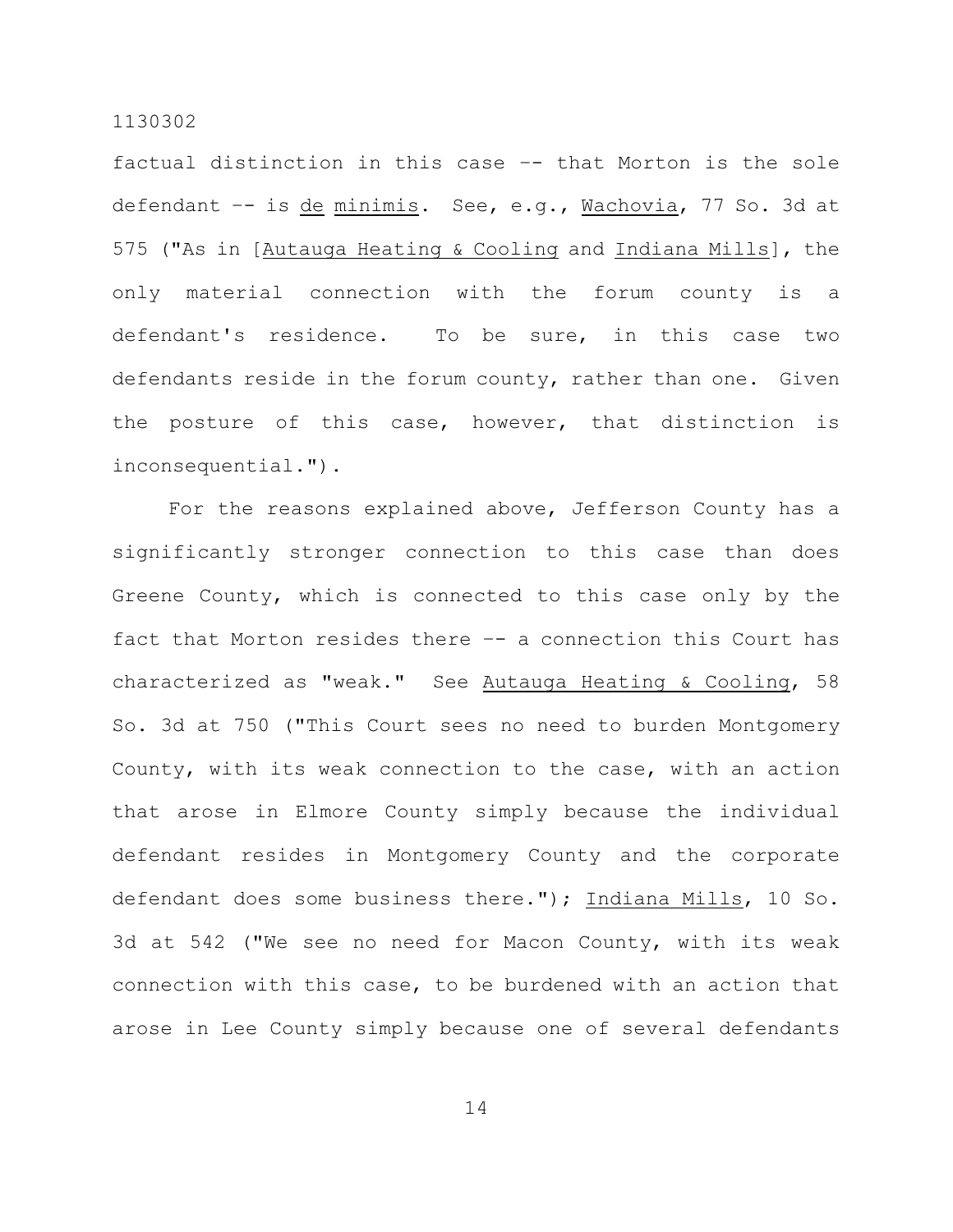resides there. Instead, Lee County clearly has a strong connection with this case. See Ex parte Verbena United Methodist Church, 953 So. 2d 395, 400 (Ala. 2006) (holding that the 'weak nexus' with the county in which an action was filed did not 'justify burdening' that county with the trial of that action; thus, the doctrine of forum non conveniens required the case be transferred to a county that had 'a much stronger nexus')."). Accordingly, the interest of justice overrides Watkins's choice of forum. Therefore, Morton has a clear legal right to the relief she seeks.

#### Conclusion

Morton has met her burden of showing that transfer of this action to Jefferson County is justified in the interest of justice. The trial court exceeded its discretion, therefore, in denying the motion to transfer the case. Morton is entitled to a writ of mandamus directing the trial court to grant her motion; thus, we grant the petition and issue the writ.

PETITION GRANTED; WRIT ISSUED.

Stuart, Bolin, Shaw, Main, Wise, and Bryan, JJ., concur. Moore, C.J., and Murdock, J., dissent.